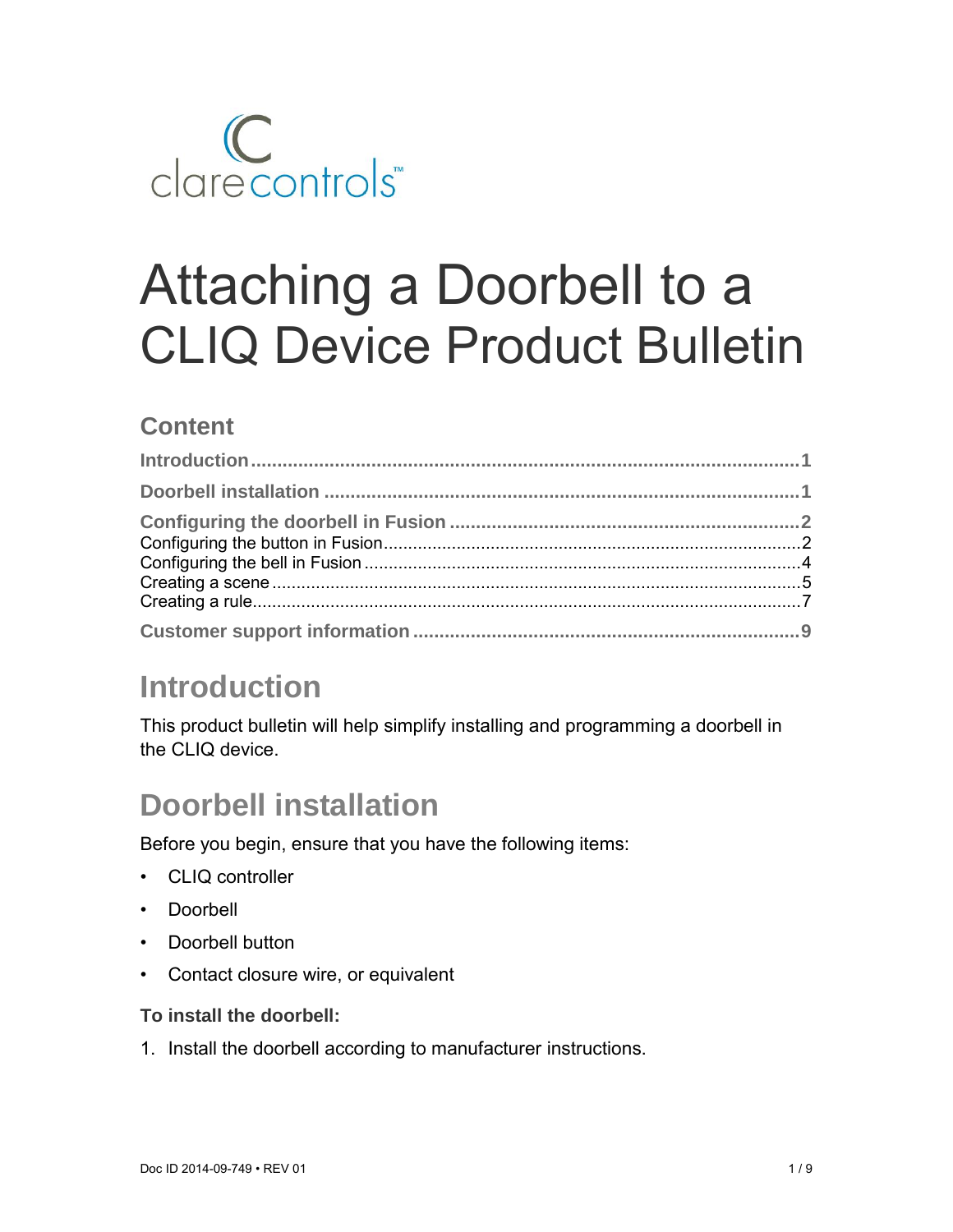2. Run the contact closure wires from the doorbell button to the CLIQ device, connect one wire to an IO port on the back of the CLIQ (e.g., port #1), and then the other to its adjacent 12 VDC port. See Figure 1, item 1.

**Notes** 

- Some wires may not be exposed. If necessary, cut and strip the ends for exposure.
- When wiring devices, ports 1 and 2 share the same 12 VDC power and ground, and ports 3 and 4 share the same power and ground.
- 3. Run the wires from the bell to the power supply and CLIQ device. Connect the wire from the bell to NO (normally open). Connect the wire from the transformer to C (common). See Figure 1, item 2.



**Figure 1: Doorbell wiring for the CLIQ** 

- (1) Button wiring to the CLIQ
- (2) Bell wiring to the CLIQ

# **Configuring the doorbell in Fusion**

Add the doorbell to your Fusion product. You will need to configure the doorbell button and the bell for doorbell operation.

### **Configuring the button in Fusion**

Configuring the doorbell button is the first step in programming in Fusion. You will need to know the connection ports and voltage you are working with.

#### **Adding the button:**

1. Log into Fusion, and then open your project.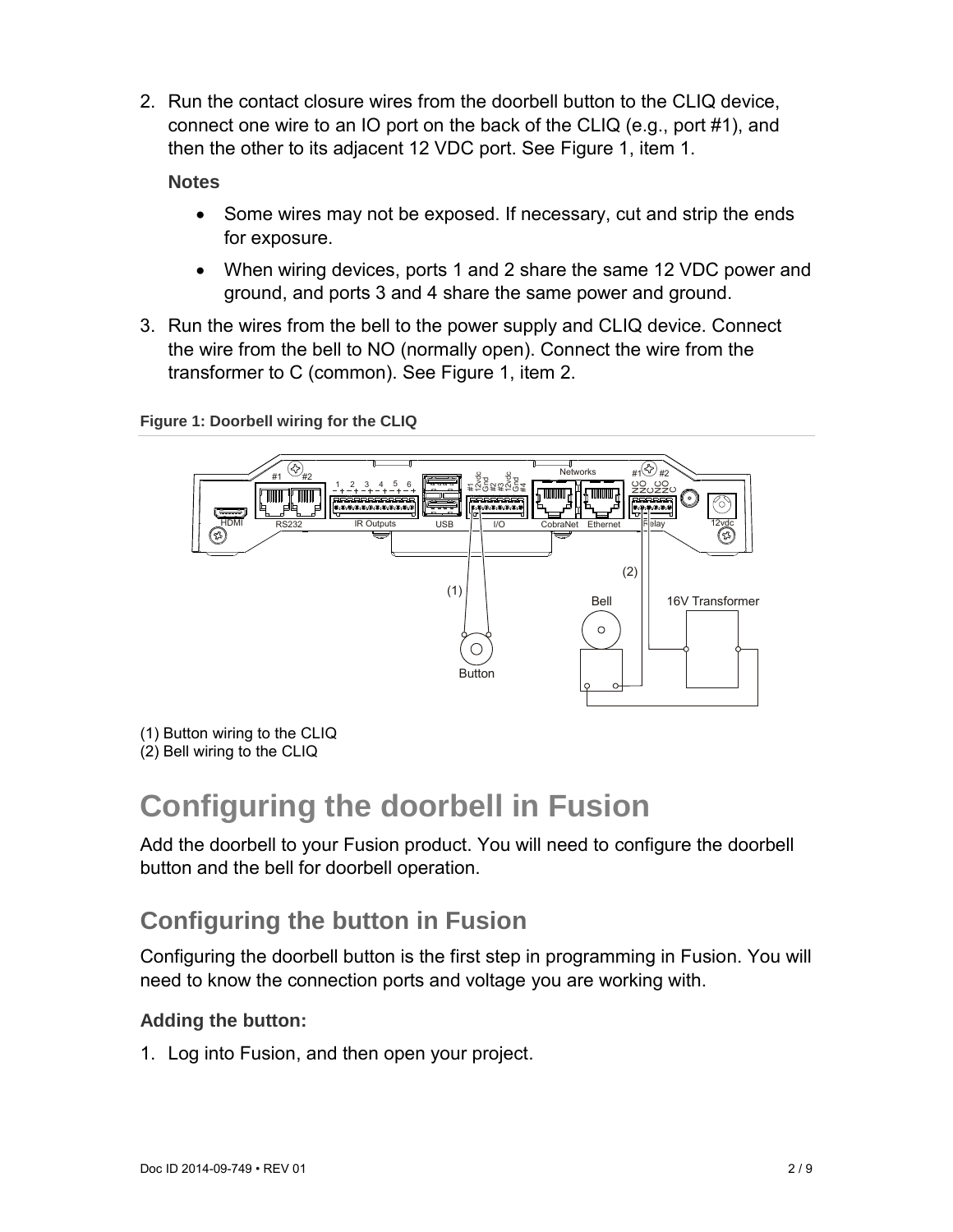2. Click the **Devices** tab, and then click the New Device icon **Q**. The Select Template dialog displays.

| <b>Device Templates</b><br>type filter text |  |
|---------------------------------------------|--|
|                                             |  |
|                                             |  |
| Access                                      |  |
| ▶ H Contact Closure                         |  |
| △ Sensors                                   |  |
| O Digital I/O                               |  |
| O Digital Output (CLIQ)                     |  |
| O Doorbell Sensor                           |  |
| Sensor Input                                |  |
| Sensor Input (CLIQ)                         |  |
| ▶ 圖 Z-Wave Door Locks                       |  |
| $\blacksquare$                              |  |
| <sub>76</sub> Climate                       |  |
| Entertainment IP Devices                    |  |
| Entertainment IR Devices                    |  |
| El Entertainment Serial Devices             |  |
| <b>K</b> Fireplace<br>þ                     |  |
| $\blacksquare$ Lighting                     |  |
| Communication Method:<br>Other              |  |
| Cancel                                      |  |

- 3. Browse to **Access** > **Sensors** > **Sensor Input (CLIQ)**, and then click **OK**.
- 4. In the Details tab's **Name** field, enter a name for your doorbell button for example, Doorbell Button.

| O *Sensor Input (CLIQ) (device) $\%$ | $=$ $\Box$                                                  |
|--------------------------------------|-------------------------------------------------------------|
|                                      | <b>HKF5</b><br>53                                           |
| Details Configure Test               |                                                             |
| Icon: $\bullet$                      |                                                             |
|                                      | Name: Doorbell Button                                       |
| Manufacturer: Generic                |                                                             |
|                                      | Model Number: Doorbell Sensor                               |
|                                      | Master Template: Sensor Input (CLIQ) Change Device Template |
|                                      | Types: Sensors                                              |
| Notes:                               | Use ClareBus Sensor                                         |
| Version: 2.0.1                       |                                                             |
| <b>Last Modified</b>                 | 2014/06/23 14:16                                            |
|                                      |                                                             |

5. Click the **Configure** tab, and then expand the On/Off State property. Select the connector number and voltage from the drop-down fields in the Configure tab. The selections should match the connector you are using, and the voltage should be that of the device you are connecting (12, 24, or 5). See below.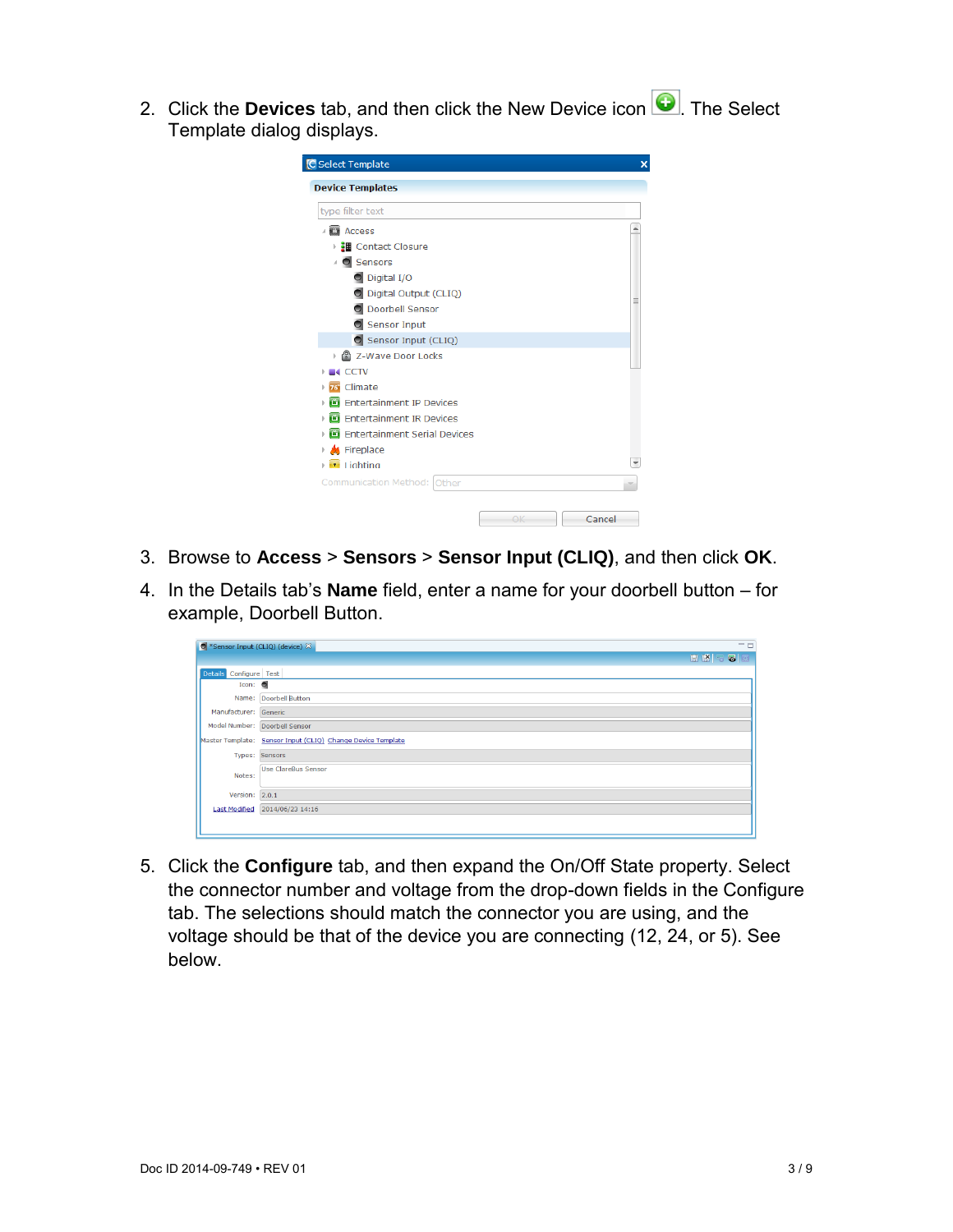| <b>Configuration Properties</b> |                    |           | 10 Q                                                                         |
|---------------------------------|--------------------|-----------|------------------------------------------------------------------------------|
| Name                            | Value              | Mandatory | <b>Description</b>                                                           |
| ▲ On/Off State                  |                    |           |                                                                              |
| <b>Connector Number</b>         | CLIQ.host Sensor 1 | yes       | The communicator address/port on the Clare Connect device that is used t     |
| Normally Open/Closed            | Normally Open      | yes       | The voltage level that will be used to determine if the sensor is triggered. |
| Voltage High                    | 12                 | yes       | The voltage level that will be used to determine if the sensor is triggered. |

6. Click **Save**.

**Note:** This automatically creates a service for the device.

### **Configuring the bell in Fusion**

After configuring the doorbell button, add and configure the bell. You will need to know the connector number that you used when installing the bell into the CLIQ controller. In the previous example, we chose CLIQ.host Sensor 1.

#### **Adding the bell:**

1. Click the **Devices** tab, and then click the New Device icon **Q**. The Select Template dialog displays.

| type filter text                                      |  |
|-------------------------------------------------------|--|
| $\triangleq$ <b>EX</b> Access                         |  |
| △ H Contact Closure                                   |  |
| <b>II</b> Contact Closure Relay Input (CLIO)          |  |
| ※■ Doors/Gates - Momentary                            |  |
| <b>II</b> Doors/Gates - Momentary (CLIQ)              |  |
| <b>■ Doors/Gates - On/Off Switch</b>                  |  |
| • Garage Door - On/Off Switch                         |  |
| : Garage Door - On/Off Switch (CLIO)                  |  |
| ※ Garage Door - Push Button - Momentary               |  |
| <b>H</b> Garage Door - Push Button - Momentary (CLIQ) |  |
| <b>O</b> Sensors<br>Þ.                                |  |
| 은 Z-Wave Door Locks                                   |  |
| CCTV                                                  |  |
| 76 Climate                                            |  |
| El Entertainment IP Devices                           |  |
| <b>El Entertainment IR Devices</b>                    |  |
| Communication Method: Other                           |  |

- 2. Browse to **Access** > **Contact Closure** > **Doors/Gates-Momentary (CLIQ)**, and then click **OK**.
- 3. In the Details tab's **Name** field, enter a name for the bell.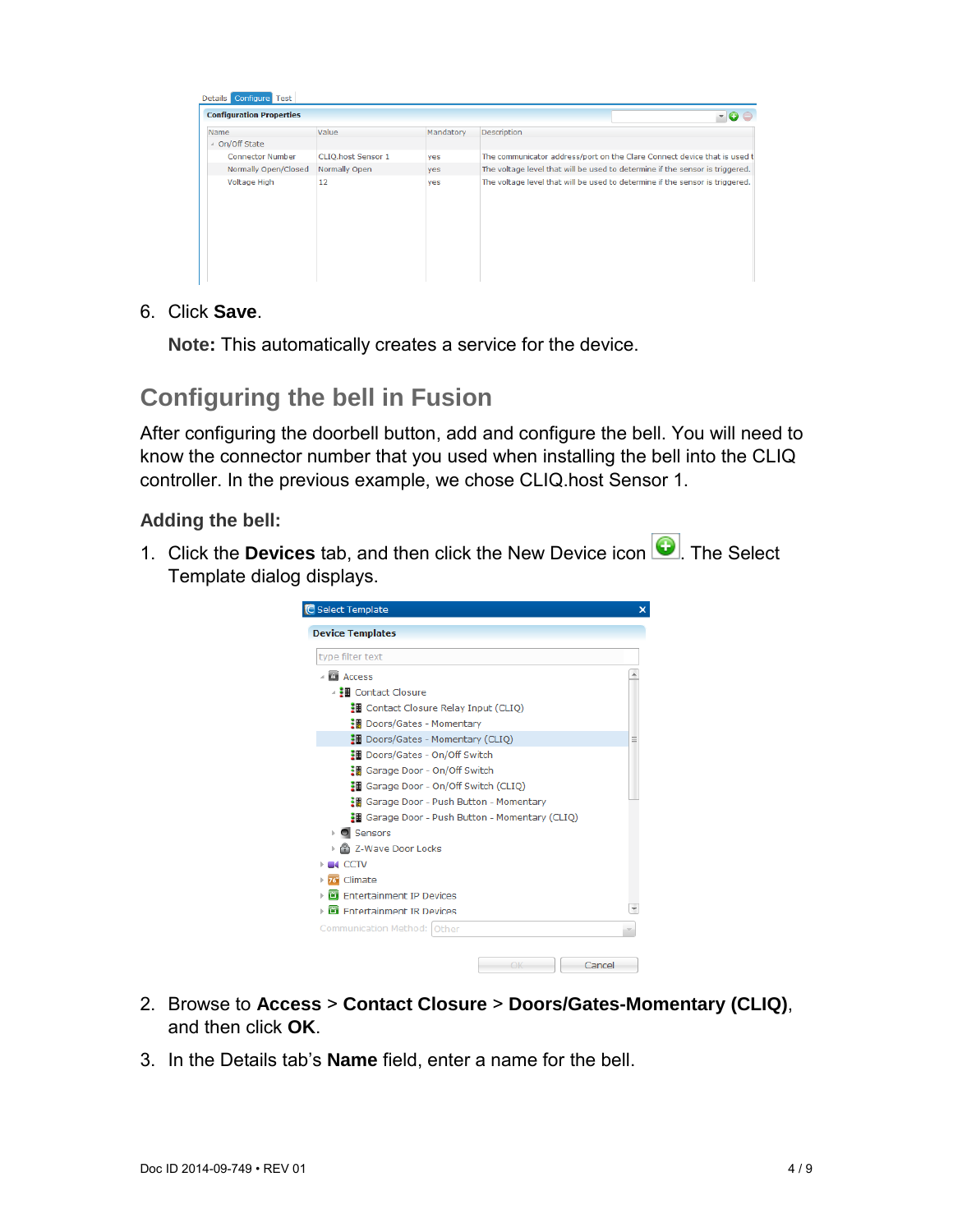| Configure Test<br><b>Details</b> |                                                                        |
|----------------------------------|------------------------------------------------------------------------|
| Icon: $\frac{1}{2}$              |                                                                        |
|                                  | Name: Bell Chime                                                       |
| Manufacturer: Generic            |                                                                        |
| Model Number: Door               |                                                                        |
|                                  | Master Template: Doors/Gates - Momentary (CLIQ) Change Device Template |
|                                  | Types: Contact Closure                                                 |
| Notes:                           | <b>Momentary Press</b>                                                 |
| Version: $1.0.0$                 |                                                                        |
|                                  | Last Modified 2014/09/09 15:37                                         |
|                                  |                                                                        |

4. Click the **Configure** tab, and then select the connector number that corresponds to the bell.

| <b>細 Bell ※</b>                 |                   |           | ΞE                                                                                  |
|---------------------------------|-------------------|-----------|-------------------------------------------------------------------------------------|
|                                 |                   |           | <b>MEER</b>                                                                         |
| Details Configure Test          |                   |           |                                                                                     |
| <b>Configuration Properties</b> |                   |           |                                                                                     |
| Name                            | Value             | Mandatory | Description                                                                         |
| General                         |                   |           |                                                                                     |
| <b>Connector Number</b>         | CLIQ.host Relay 1 | ves       | The communicator address/port on the Clare Connect device, that is used to send the |
|                                 |                   |           |                                                                                     |

#### 5. Click **Save**.

**Note:** This automatically creates a service for the device.

#### **Creating a scene**

Once the devices have been installed and added in Fusion, you can create a scene for the doorbell. In the scene, you can have multiple actions. We are creating a scene for pressing the doorbell button. Once pressed, the bell will sound and the front door camera will activate. We are adding an action to trigger the bell, and another to trigger the camera.

**To create the scene:** 

- 1. Click the **Scenes** tab, and then click the **New Scene** button  $\bullet$ .
- 2. The **Scene Info** field displays. In the **Scene Name** field, enter a name for the scene – for example, Door Bell Scene.

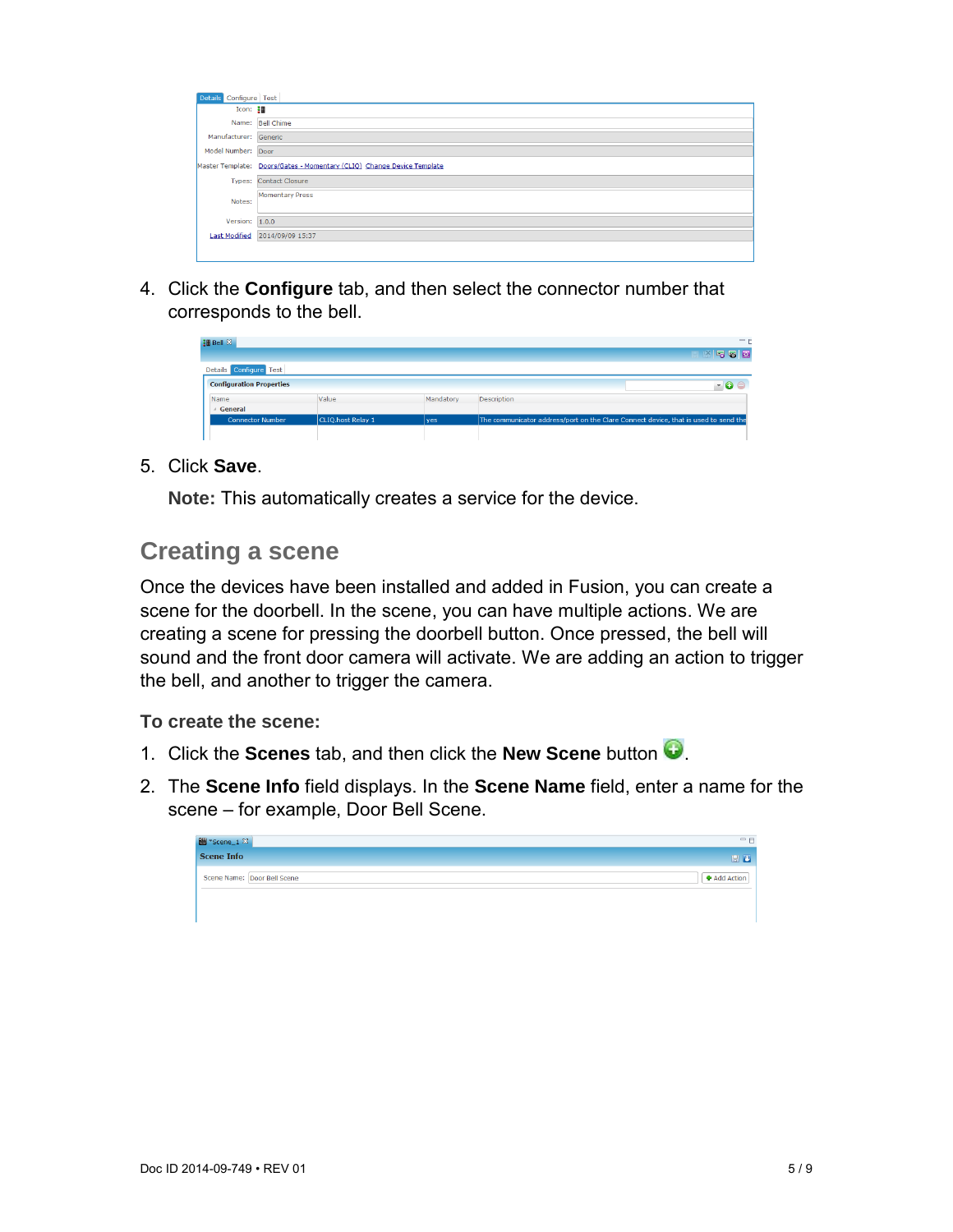3. Click **Add Action**. The Add Action dialog displays.

| <b>Add Action</b>                  |  |
|------------------------------------|--|
| <b>Action Type:</b>                |  |
| O Invoke Device Operation          |  |
| ) Invoke Operation on Area Devices |  |
| Invoke Service Operation (         |  |
| Restore Device State Event         |  |
| Door Bell Scene<br>Scene           |  |
| Send Notification                  |  |
| Send Push Notification             |  |
| ) Show Device Popup                |  |
| <b>Show Service</b>                |  |
| <b>Store Device Property Event</b> |  |
| <b>Store Device State Event</b>    |  |
| OK<br>Cancel                       |  |

- 4. Select **Invoke Device Operation**, and then click **OK**.
- 5. Configure the **Scene Info** field, as shown below.
	- Click the hyperlink to select the device wanted, in this case the bell.

**Note:** The Device field will display the text "Generic Door Bell", it will not display the name you assigned to the bell.

- Function: Action
- Operation: Press Short

| Door Bell Scene &                          | $=$ $=$                                                   |
|--------------------------------------------|-----------------------------------------------------------|
| <b>Scene Info</b>                          | 西                                                         |
| Scene Name: Door Bell Scene                | Add Action                                                |
| E Invokes Action - "pressShort" on "Bell". | Delay Before Execute (sec): 0.00<br>$\triangle$ $\ominus$ |
| Device: - Generic Door Bell                |                                                           |
| Function: Action                           |                                                           |
| Operation: Press Short ()                  |                                                           |

6. Click **Add Action** to display the Add Action dialog.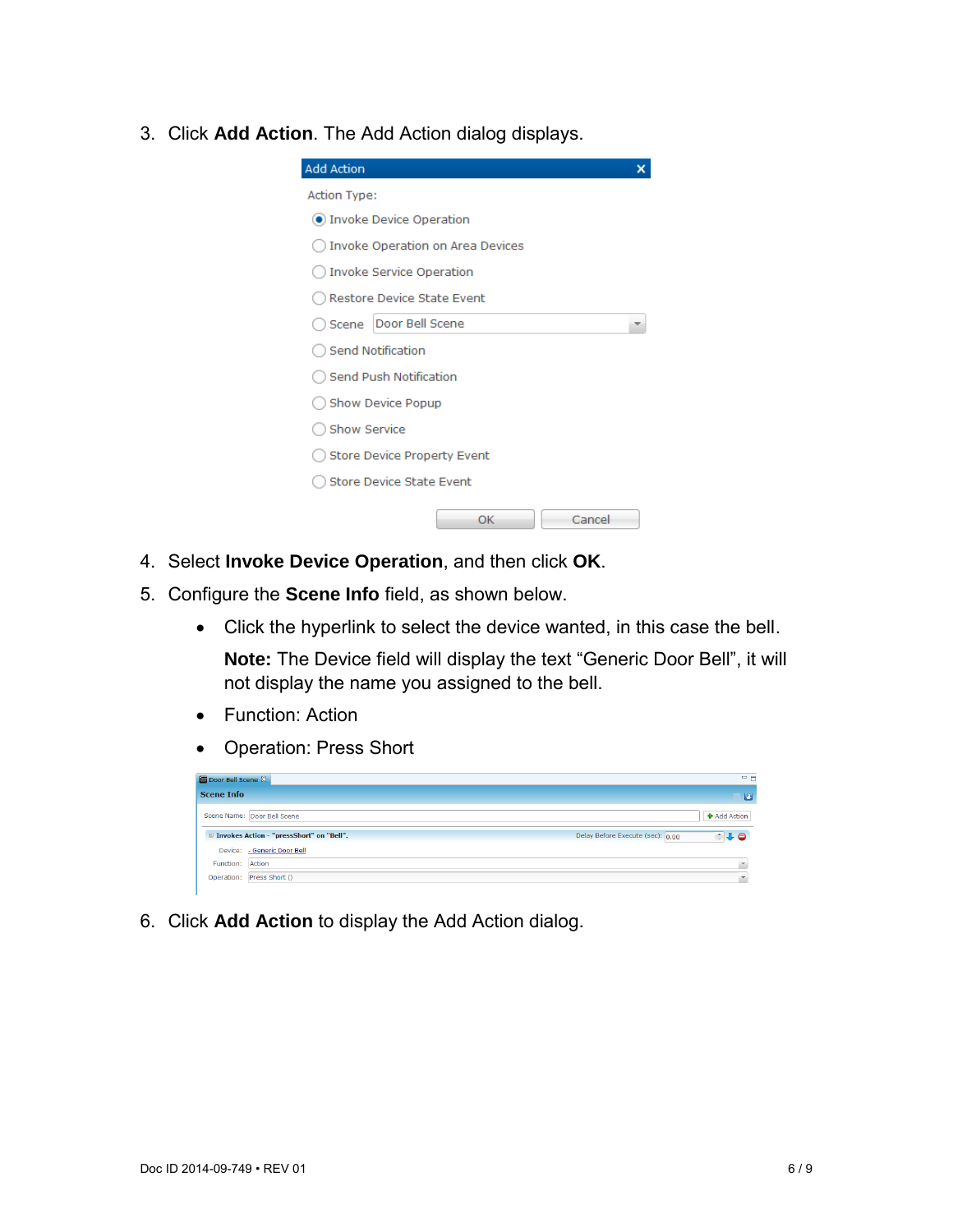| <b>Add Action</b>   |                                         |  |
|---------------------|-----------------------------------------|--|
| <b>Action Type:</b> |                                         |  |
|                     | <b>Invoke Device Operation</b>          |  |
|                     | <b>Invoke Operation on Area Devices</b> |  |
|                     | Invoke Service Operation                |  |
|                     | Restore Device State Event              |  |
| Scene               | Door Bell Scene                         |  |
|                     | <b>Send Notification</b>                |  |
|                     | <b>Send Push Notification</b>           |  |
|                     | Show Device Popup                       |  |
| Show Service        |                                         |  |
|                     | Store Device Property Event             |  |
|                     | <b>Store Device State Event</b>         |  |
|                     | OK<br>Cancel                            |  |

- 7. Select **Show Service**, and then click **OK**.
- 8. Select the camera you want shown from the service dropdown list, and then make sure that the Visible checkbox is selected Visible:

| Door Bell Scene &                                             | $=$ $\Box$                                                                    |
|---------------------------------------------------------------|-------------------------------------------------------------------------------|
| <b>Scene Info</b>                                             | 76                                                                            |
| Scene Name: Door Bell Scene                                   | <b>+</b> Add Action                                                           |
| E Invokes Action - "pressShort" on "Bell".                    | Delay Before Execute (sec): 0.00<br>$\frac{1}{2}$ $\frac{1}{2}$ $\frac{1}{2}$ |
| E Show "ClareVision - "M Series" (IP) (device)" Service Popup | Delay Before Execute (sec): 0.00<br>$\triangleq \, \, \blacklozenge$          |
| ClareVision - "M Series" (IP) (device)<br>Service:            |                                                                               |
| Visible:<br>$\overline{\mathcal{L}}$                          |                                                                               |

9. Click **Save**.

#### **Creating a rule**

After configuring the scene, you must create the rule. In our example, we will ring the bell ring and display the selected camera service when the doorbell button is pressed.

**To create a rule:** 

1. Click the **Create Rule** button in the **Scene Info** field.

| <b>Scene Info</b>                                             |                             |      |                                   |
|---------------------------------------------------------------|-----------------------------|------|-----------------------------------|
| Scene Name: Door Bell Scene                                   |                             |      | Add Action                        |
| E Invokes Action - "pressShort" on "Bell".                    | Delay Before Execute (sec): | 0.00 | $\triangle$ $\clubsuit$ $\ominus$ |
| E Show "ClareVision - "M Series" (IP) (device)" Service Popup | Delay Before Execute (sec): | 0.00 | r e                               |

 $-$  or  $-$ 

Click the **Rules** tab and click the **New Rule** button.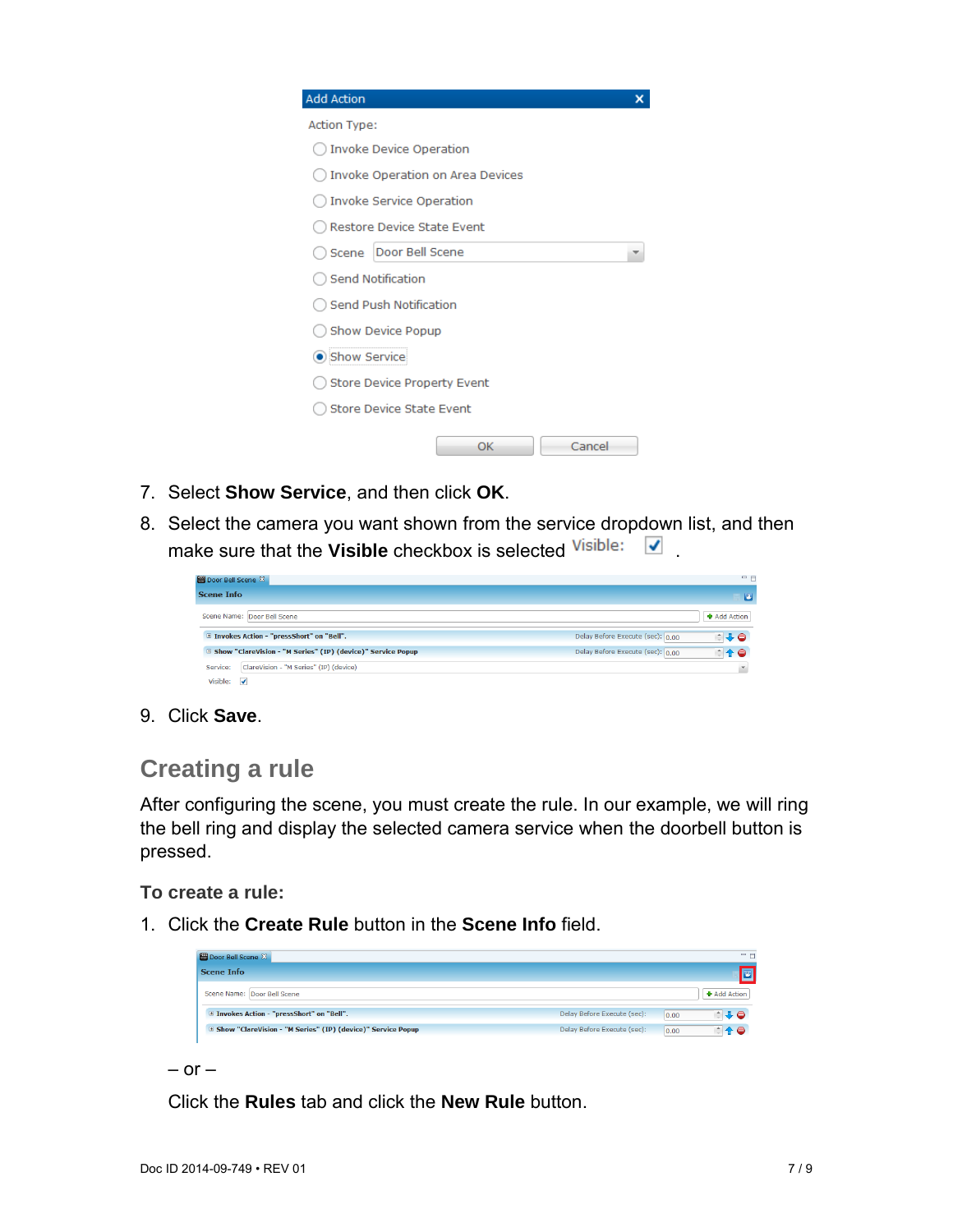| Devices <b>&amp; Services</b> Scenes <b>&amp; Rules</b> |              | $\qquad \qquad \blacksquare$ |
|---------------------------------------------------------|--------------|------------------------------|
|                                                         |              |                              |
| type filter text                                        |              |                              |
| Name<br><b>Door Bell Rule</b>                           | Type<br>Rule | Valid                        |

2. Name the rule, and be sure to select the **Enabled** checkbox.

| Door Bell Rule &     |                                          |                          |  |
|----------------------|------------------------------------------|--------------------------|--|
| <b>Rule Info</b>     |                                          |                          |  |
| Name: Door Bell Rule |                                          | $\sqrt{}$ Enabled        |  |
| <b>Event Part</b>    |                                          |                          |  |
|                      | Event Type: Device Property Value Event  | $\bar{\mathbf{v}}$       |  |
|                      | Device: - Generic Doorbell Sensor Button |                          |  |
|                      | Function: On/Off State                   | $\overline{\phantom{a}}$ |  |
| Property:            | State                                    | $\overline{\mathbf{v}}$  |  |
| Constraint:          | $=$                                      | $\overline{\phantom{a}}$ |  |
|                      | Value: Detected                          | $\sim$                   |  |

- 3. Configure the Event Part fields, as listed below.
	- In the **Event Type** field select **Device Property Value Event** from the drop-down list.
	- Click the hyperlink displayed in the **Device** field to select the doorbell button.

**Note:** The Device field will display the text "Generic Doorbell Sensor Button", it will not display the name you assigned to the button.

- Function: On/Off State
- Property: State
- Constraint: =
- Value: Detected
- 4. The Action Part fields are directly below the Event Type field. Configure the **Action Part** fields as follows:
	- Action Type: Scene
	- Action: Door Bell Scene for example, in ours the bell rings and the camera activates
	- Interrupt behavior: Continue with next command

| <b>Action Part</b> |                                               |      |
|--------------------|-----------------------------------------------|------|
| Action Type: Scene |                                               |      |
|                    | Action: Door Bell Scene                       | Edit |
|                    | Interrupt behavior: Continue with next comman |      |